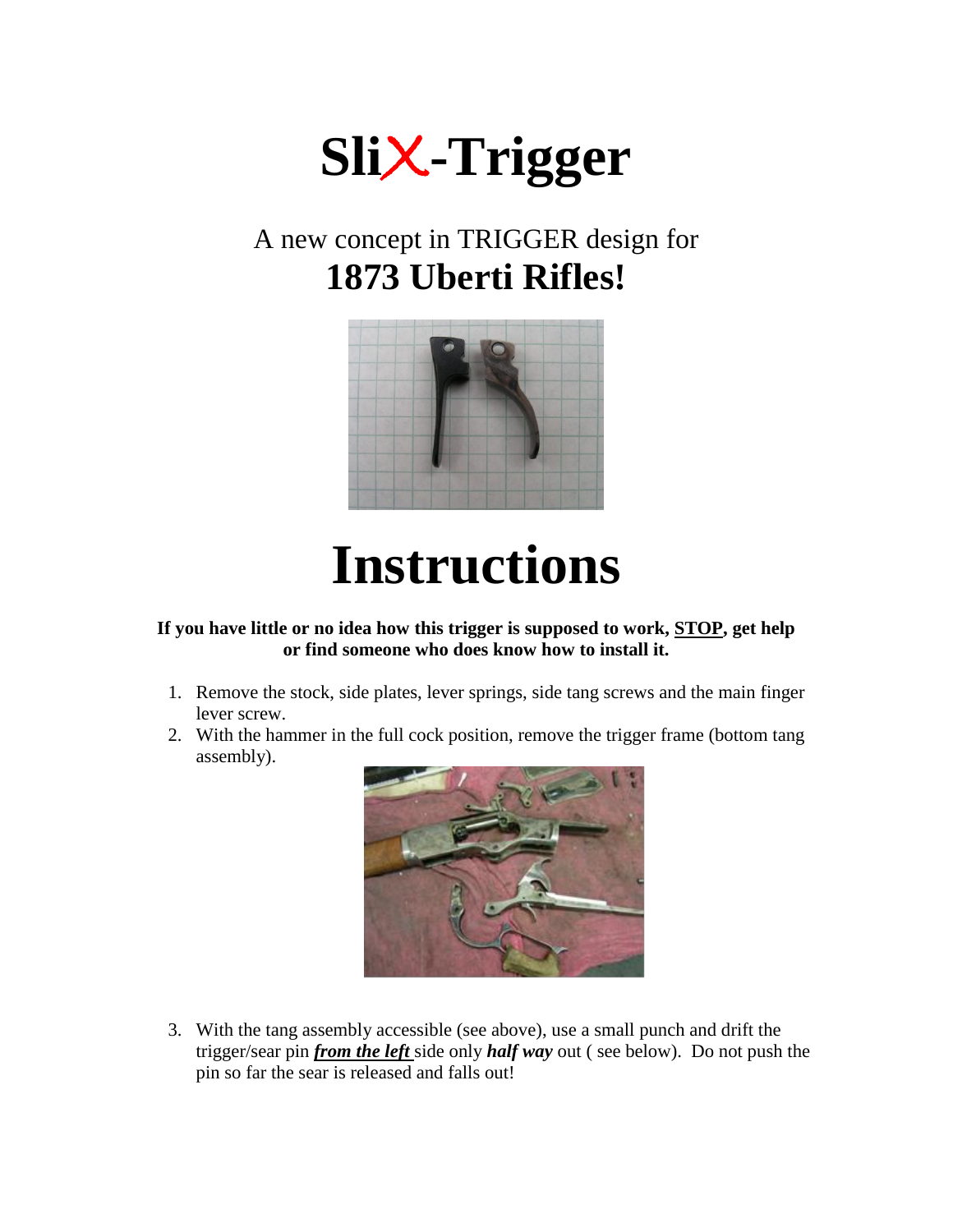

4. Once the pin is driven *one-half* way out and the punch is removed notice the sear remains in place when the original trigger is removed. (see below).



5. Now, merely replace the original trigger with the Sli $X$ -Trigger making certain it contacts the trigger spring properly, reset the pin flush to the tang. Your sear and trigger spring are not affected and remain the same as originally set.